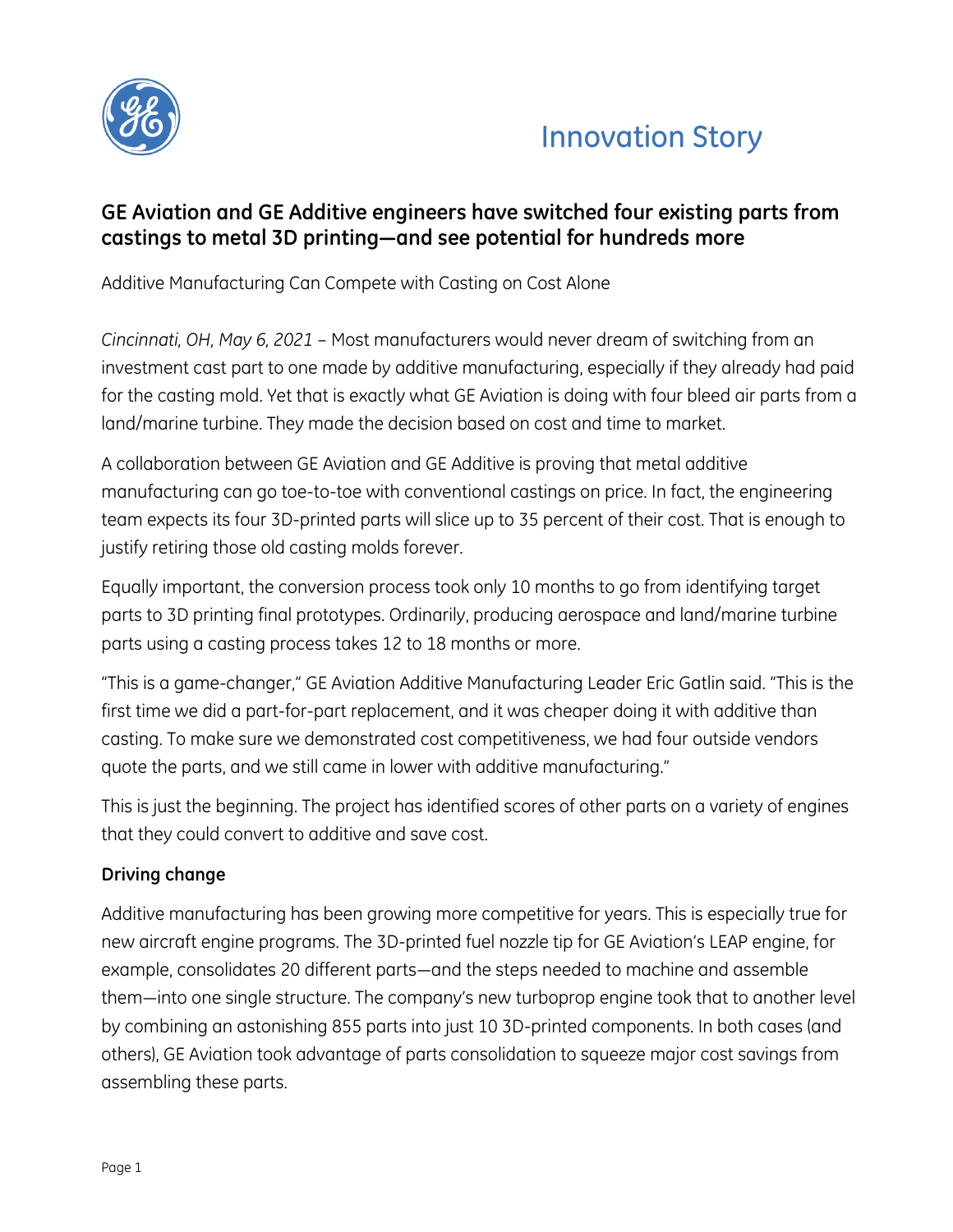As the number of demanding applications grew, equipment makers strive to improve the productivity of their metal laser printers, which build parts from metal powders, one thin layer at a time.

One example is GE Additive's Concept Laser M2 Series 5 machine. Its dual lasers melt and fuse metal layers faster than a single laser alone and produce more consistent results for complex builds. The M2's lasers are also powerful, either 400 watts or 1 kilowatt, and produce 50-micronthick layers. It also has a large, 21,000-cubic-centimeter build chamber in which to make parts.

Improving productivity lowers cost, and so does slashing development time. "We said right up front that we were going to pick a material that we had already qualified," Gatlin said. "In production, we opted for the M2 because we know it well. And we were not going to do any wholesale design changes, just some tweaks so we could print the parts successfully. We simplified as many steps as we could so the team could run fast."

This enabled the project team to develop final prototypes between April and September 2020. Although all four parts were slated for the LM9000, a land/marine turbine derived from the GE90 turbojet, which GE Aviation is building for Baker Hughes, the group considered dozens of parts for older engines and products, too.

Aviation companies supply replacement parts for the lifetime of their products, Joseph Moore, a senior project manager and project lead from GE Aviation, explained. What happens, he asked, when there are only a handful of spares left and a vendor plans to discontinue the material from which they are made?

"We need to figure out how to come up with replacements, before we run out of parts," Moore said. "We need to move quickly through the development cycle and create a part we can actually ship. To prove we could do it, we were put under a deadline and told to do the part as quickly and cost efficiently as possible."

"Our goal was always to look at ways to disrupt production," Moore said. "There are only a few suppliers that make investment castings for the aviation industry, so we need to have options to ensure we're not impacted by obsolescence and reliant on the cost models of specific suppliers. If we can make an additive part for less, we can save money now and avoid any increase in the future."

# **Annual Audit**

The path to choosing those four additive parts started in early 2020 with GE Aviation's annual audit of castings. "We are always looking to pull costs out of existing products," Gatlin said, "so, we cast a wide net that includes hundreds of castings we buy. Then we ask, 'Are we getting more competitive?' 'Are there things we couldn't do a year ago that are now technically feasible?'"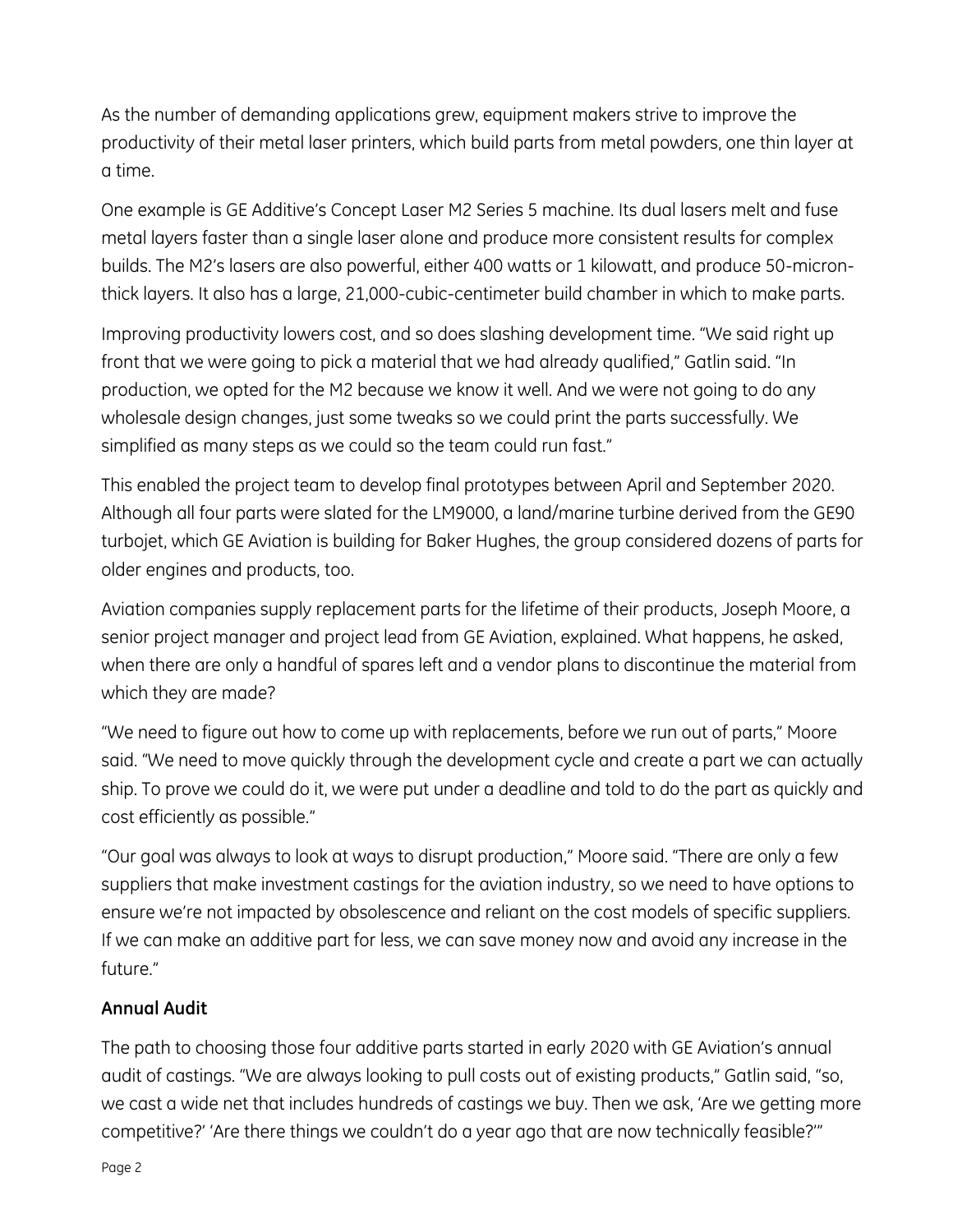The vetting process considered both new and older products. It considered a variety of factors, such as the capabilities of GE Aviation's 3D printers and part size, shape and features. The engineers asked whether the parts used well-characterized materials they had worked with on those machines before. They also took into account the ease of post-processing steps, like machining to eliminate surface imperfections and brazing to add fittings to a part.

Additive is perfect for making complex parts, such as those with internal channels. Additive also works well for parts with simple geometries since they are relatively fast and easy to print from existing models, and they eliminate the up-front time and investment in molds or tooling needed for casting.

The audit looked at both low-volume replacement parts and production-volume parts for new programs, like the LM9000 engine.

By February 2020, the GE Aviation team had already identified 180 cast parts for which they thought 3D printing could potentially save money. To make sure, a team of GE Aviation and GE Additive engineers, each using their own organization's production and financial models, split into small groups to calculate the ROI on printing each part.

Then COVID-19 swept the globe.

### **Production in the Pandemic**

The virus upended production worldwide. At GE Aviation's additive production facility in Auburn, AL, where parts for other GE Aviation engines are made, the pandemic presented an opportunity for the team to focus on other projects. Unexpectedly, they had machine and post-processing time available to start making parts. The project was born to take advantage of those machines.

"We're a production shop and would not see a project like this until after GE Aviation's Additive Technology Center had developed the process for low-rate production," said Jeff Eschenbach, a senior project manager and project lead at the Auburn facility. "What was different about this project is that we took this on from the very beginning. It created an opportunity for the engineers here on site to get involved."

The formation of the team kicked everything into high gear. Dozens of parts had passed the initial screening. Additional analysis down-selected nine parts from them. They included parts on other marine-industrial gas turbine engines, regional jet turbofans, and some military programs. The parts were all made of either CoCr, an alloy of cobalt and chrome widely used for hot-turbine parts, or Ti-64, a stiff, lightweight titanium-aluminum-vanadium alloy used for structural parts. They looked only at parts that could fit inside a Concept Laser M2 machine.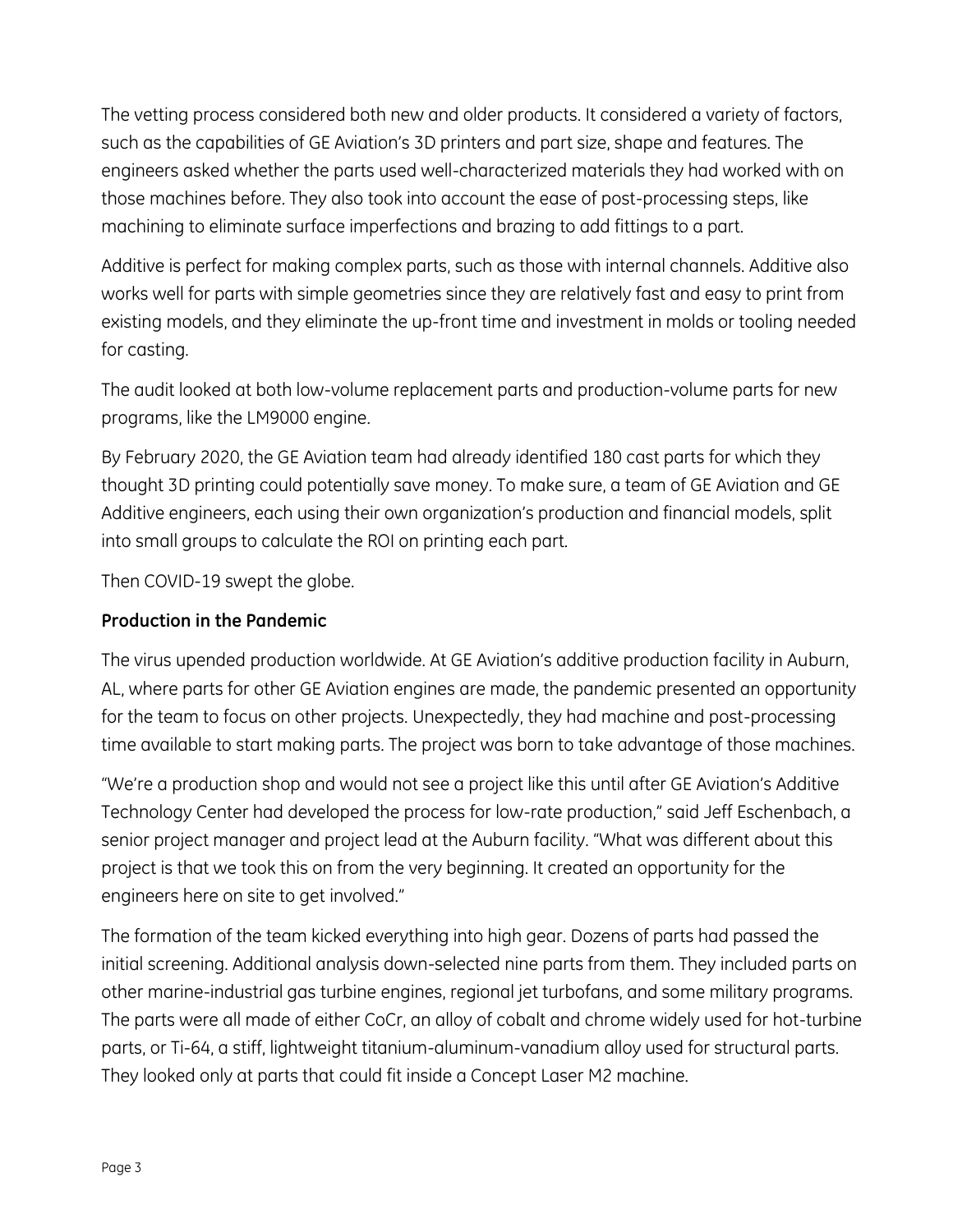The team then narrowed it down further, prioritizing parts-based engineering resources and the importance of cost savings to the engine program. The team settled on four parts - adapter caps for the LM9000's bleed air system - which became the focus of the program at Auburn.

All four were about 3.5 inches in diameter and about six inches tall. They would be made of CoCr to handle the hot compressed air from the turbine's compressor section.

From a manufacturing standpoint, they shared a base geometry and similar features. The team assumed the M2 could print three parts at a time, but engineers soon redesigned the layout to increase it to four. This immediately boosted productivity, since it takes about the same amount of time to print four as it does three parts.

Using simulation and analysis, the team showed that the parts performed the same as the cast parts they replaced, said Steve Slusher, a GE Additive manufacturing engineer on the project. The team also built test bars with each print, some in the open cavity of the cap that went down to the build plate, so technicians could measure the integrity of each production run.

## **Learnings**

The project was a major success. It marked the first time GE Aviation had shifted production from investment casting to additive manufacturing based strictly on cost. The parts were one-to-one replacements, without any redesign or parts consolidation to improve their economics, Gatlin said. And it was done fast.

"The thing that stuck out to me," Eschenbach said, "was that we could take an existing casting design, replicate it quickly on our printers, and within weeks of starting on the project, the final parts were the same quality as to their cast counterparts. This project serves as a template for future work."

Kelly Brown, senior technical leader at GE Additive agreed: "From a business perspective, Auburn showed muscle we didn't have in the past, and now we have a bank of parts that we can go after next. What the team has done is remarkable, and it really showcases their capabilities."

Switching investment cast parts to metal 3D printing is something most manufacturers would never dream of doing. But GE Aviation and GE Additive engineers did, and their new reality promises to save them time and money for dozens and eventually hundreds and thousands of parts throughout all their product lines.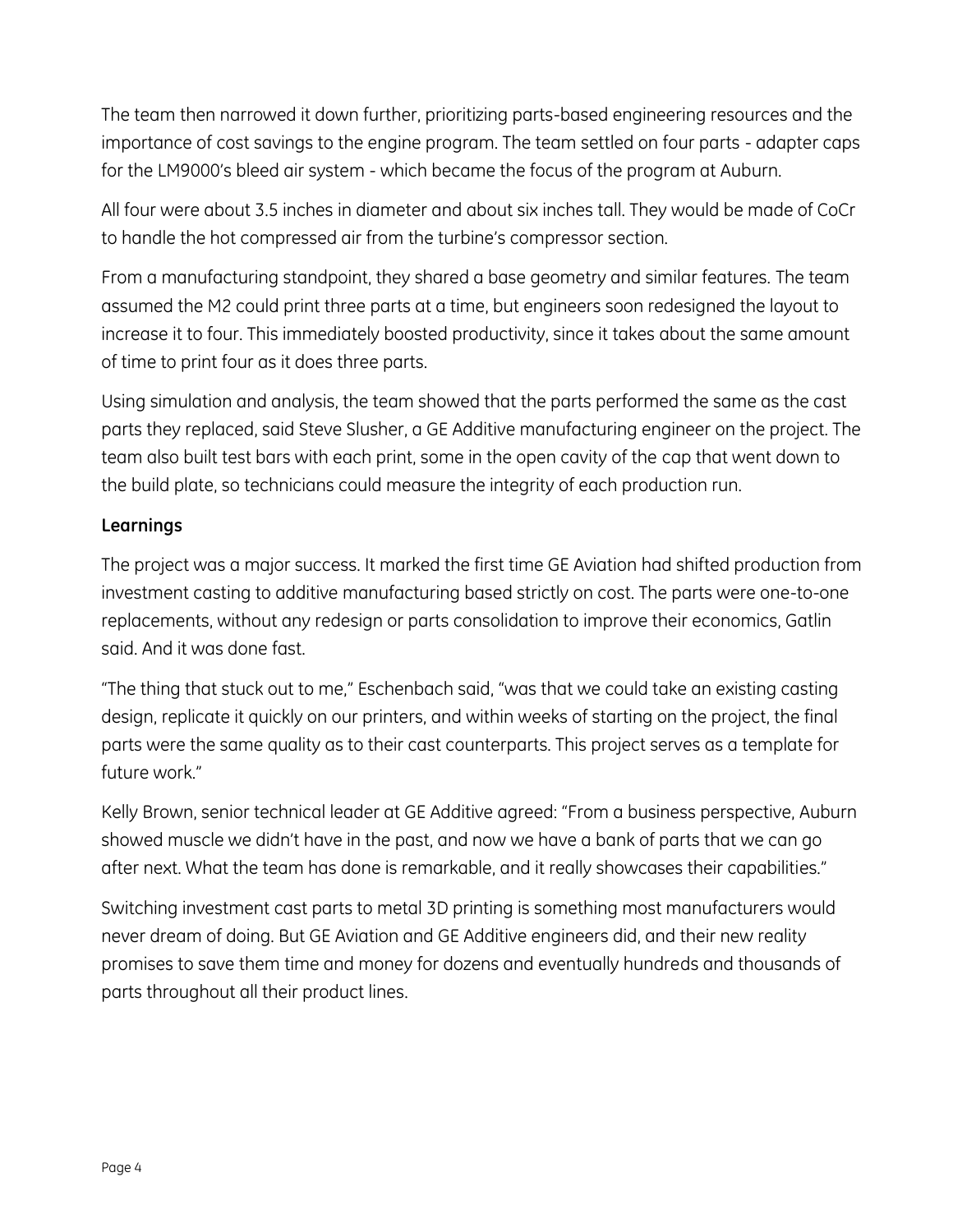#### **About GE Aviation**

[GE Aviation,](http://www.geaviation.com/) an operating unit of GE (NYSE: GE), is a world-leading provider of jet and turboprop engines, components, integrated digital, avionics, electrical power and mechanical systems for commercial, military, business and general aviation aircraft. GE Aviation has a global service network to support these offerings and is part of the world's Digital Industrial Company with software-defined machines and solutions that are connected, responsive and predictive.

#### **About GE Additive**

[GE Additive](http://www.ge.com/additive) – part of GE (NYSE: GE) is a world leader in metal additive design and manufacturing, a pioneering process that has the power and potential to transform businesses. Through our integrated offering of additive experts, advanced machines, and quality powders, we empower our customers to build innovative new products. Products that solve manufacturing challenges, improve business outcomes, and help change the world for the better. GE Additive includes additive machine brands Concept Laser and Arcam EBM, along with additive powder supplier AP&C.

#### **Media Relations Contact**

Shaun Wootton, GE Additive +44 7557 489113 [shaun.wootton@ge.com](mailto:shaun.wootton@ge.com)

#### **Press Contact**

Siria Nielsen – EMG for GE Additive +31 164 317 036 [snielsen@emg-marcom.com](mailto:snielsen@emg-marcom.com)